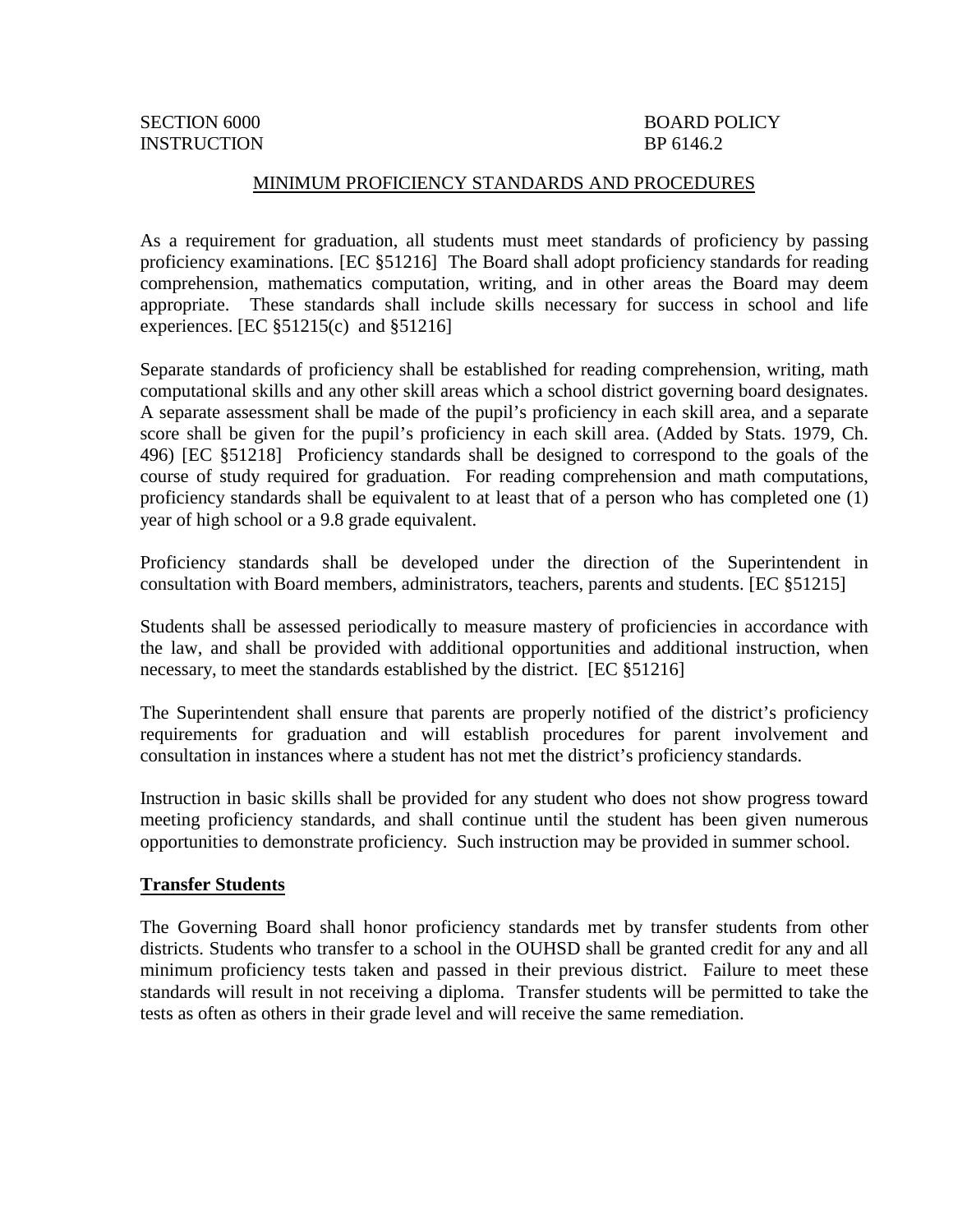## MINIMUM PROFICIENCY STANDARDS AND PROCEDURES - BP 6146.2 (CONT.) Page 2

## **Adult Education**

Candidates for diplomas from Oxnard Adult School will be required to meet the district proficiency standards as stated in this policy.

#### **Special Education**

Education Code §51215 allows differential standards to be adopted for students for whom individualized education programs have been developed. This code also requires that the determination and development of differential proficiency standards be included in the IEP process. Differential standards are to be applied when an IEP team determines that the student's disabilities preclude the student's attainment of the district's adopted proficiency standards.

The goal of the Oxnard Union High School District is to ensure that all students, whenever possible, meet the regular requirements for high school graduation. Alternative standards for proficiency are to be used only when the IEP team determines that the student cannot meet the regular standards because of the student's handicapping condition, and that differential standards are warranted.

Special education students discharged from the program, but who remain in the district, will be subject to the policies of proficiency testing as would any other general education student, unless the student has passed the proficiency requirements through alternative modes or differential standards prior to exiting the special education program.

Legal Reference: **EDUCATION CODE** §37252, §51215, §51215(c), §51216, §51217, §51218

ADOPTED: 1/26/77; Rev. 2/28/79; 4/11/79; 6/13/79; 5/14/80; 6/22/83; 3/11/92 **REVISION/REDESIGNATION**: **6/24/98 (BP 127 - Proficiency Requirements)**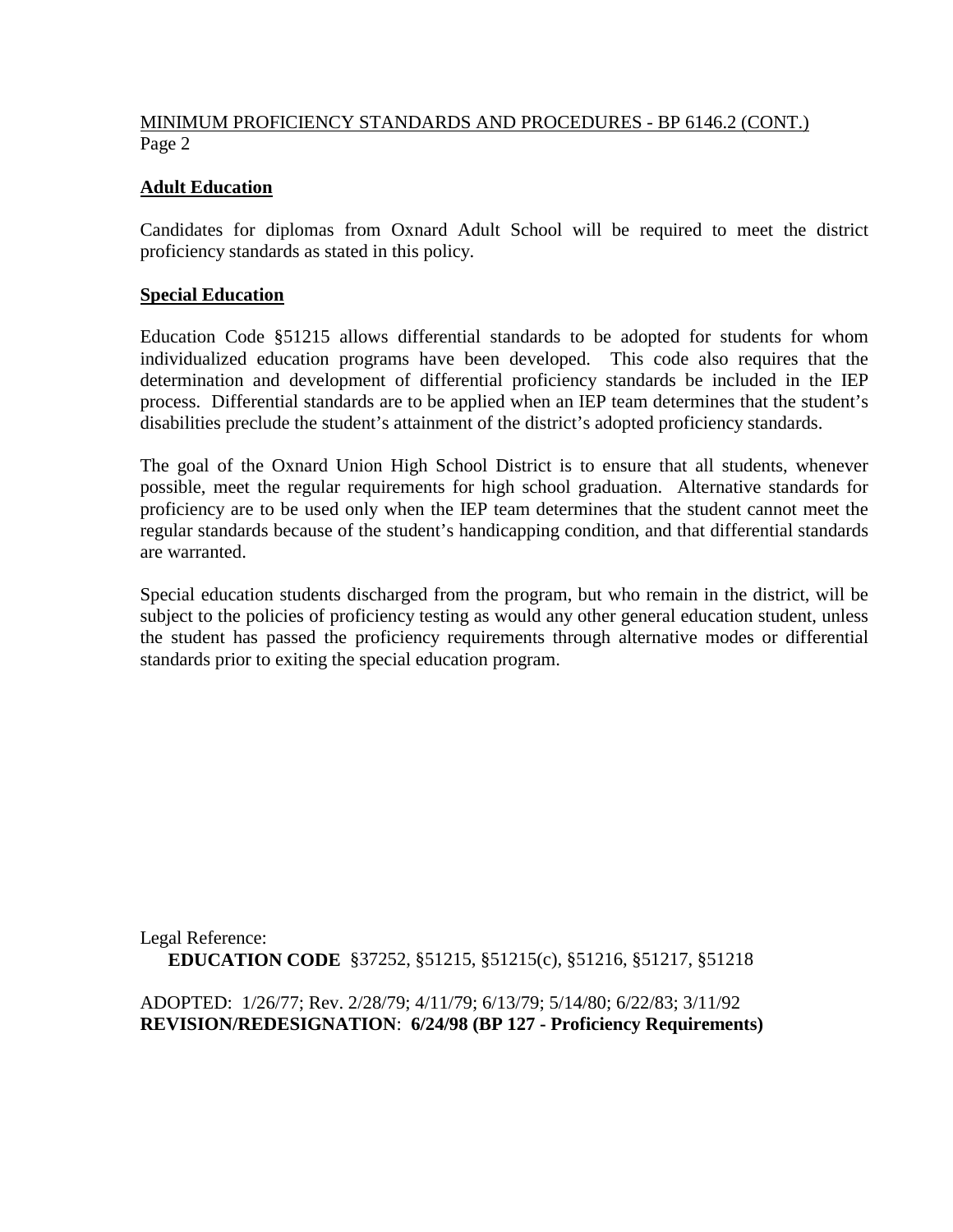# SECTION 6000 ADMINISTRATIVE PROCEDURES

#### MINIMUM PROFICIENCY STANDARDS AND PROCEDURES

#### I. CRITERIA AND DEMONSTRATION OF MINIMUM PROFICIENCIES

Student may demonstrate proficiency by any of the following means:

#### **A. Reading Comprehension**:

1. Receiving an overall score at or above the 9.8 grade equivalent on the Stanford Achievement Test, Ninth Edition. (Stanford 9) Reading Comprehension test. The Stanford 9 test will be given to students once each year in the spring at grade levels 9 through 11, as mandated by law.

#### Or

2. Scoring at or above the 9.8 grade equivalent on the Terra Nova Reading Comprehension test which will be given to students annually in the fall or winter.

#### Or

3. An incoming grade 9 student may meet the reading comprehension proficiency standard by virtue of the student's grade 8 standardized test results at or above a 9.8 grade equivalent.

#### **B. Mathematics Computations:**

1. Receiving an overall score at or above the 9.8 grade equivalent on the Stanford Achievement Test, Ninth Edition, (Stanford 9) Mathematics test*.* The Stanford 9 test will be given to students once each year in the spring at grade levels 9 through 11, as mandated by law.

#### Or

2. Scoring at or above the 9.8 grade level on the Terra Nova Mathematics Computations test, which will be given to students annually in the fall or winter.

## Or

3. An incoming grade 9 student may meet the math computations proficiency standard by virtue of the student's grade 8 standardized test results at or above a 9.8 grade equivalent.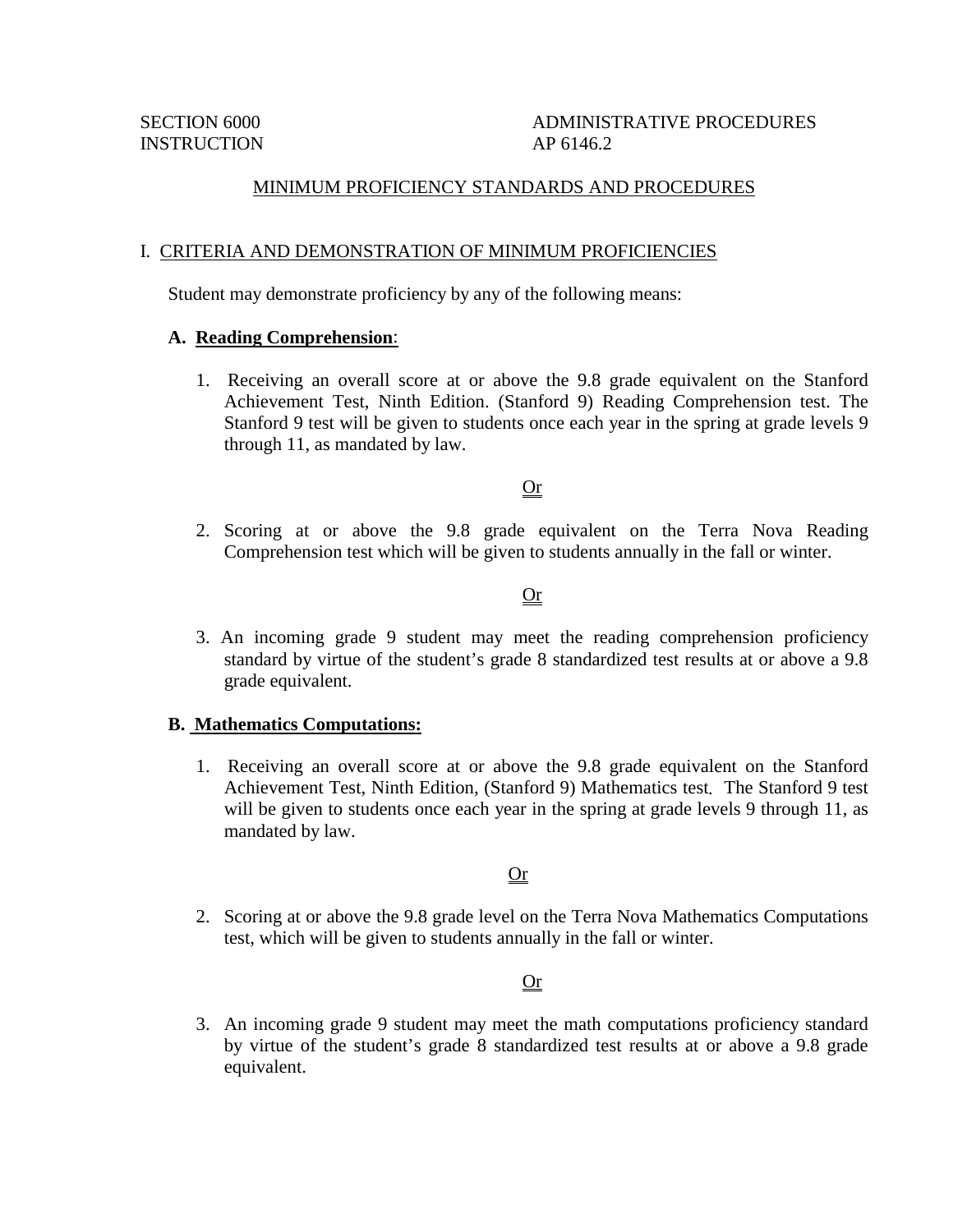# MINIMUM PROFICIENCY STANDARD AND PROCEDURES - AP 6146.2 (CONT.) Page 2

# **C. Writing:**

Receiving a passing score on the district-developed writing exam. This assessment of the student's essay response to a writing prompt will be evaluated holistically against an adopted rubric. Certificated district personnel will score this exam.

## **D. Conditions of Terra Nova Assessment:**

- 1. When students are given the Terra Nova assessment, this shall be an untimed test in reading comprehension and math computations.
- 2. Grade 12 students who have not passed minimum proficiency tests will have the opportunity to retake these assessments a reasonable number of times during grade 12.
- 3. The Terra Nova assessments are to be administered during school hours.
- 4. The Terra Nova Reading Comprehension and Math Computations test will remain District secured tests.

# II. REMEDIATION AND TUTORIAL ASSISTANCE

- A. All OUHSD courses are to include the teaching and reinforcing of minimum proficiency skills as course objectives. It is the responsibility of each teacher to assist students in acquiring the specific skills necessary to meet minimum proficiency standards.
- B. All students in need of remediation must attend the tutorial assistance provided by the district.
- C. Any student who has not met the minimum proficiency standards in writing, reading comprehension and/or mathematics computations shall continue to be enrolled in English and/or mathematics coursework until the minimum proficiency standard is met.

## III. PARENT INVOLVEMENT

A. All students and parents shall be notified of the student's minimum proficiency test results and/or failure to take any or all of the tests. A conference is then to be to offered to parents for the purpose of identifying the student's needs, recommending appropriate instruction, and providing graduation status information to both the student and parent.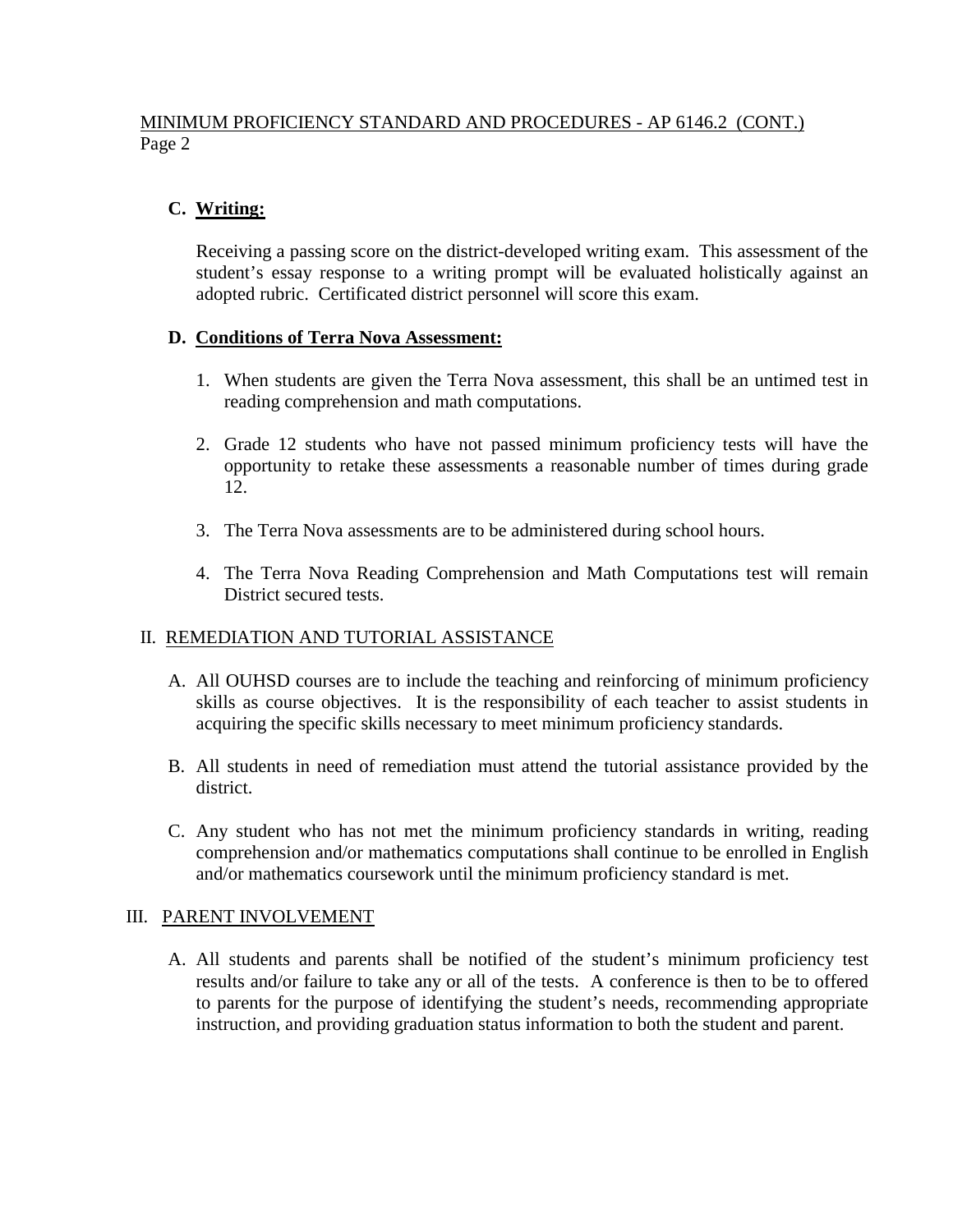# MINIMUM PROFICIENCY STANDARD AND PROCEDURES - AP 6146.2 (CONT.) Page 3

B. If parents are unable to attend the conference, they shall be notified by telephone or mail of the contents of the conference, with recommendations for remediation.

# IV. SPECIAL EDUCATION

## **A. Legal Requirements**

 Education Code §51215 specifically addresses the unique needs of Special Education students by allowing differential proficiency standards. This statute allows differential standards to be adopted for students for whom individualized education programs have been developed. It also requires that the determination and development of differential proficiency standards shall be included in the IEP process. Differential standards are to be applied when an IEP team determines that the student's disabilities preclude attainment of the district's adopted standards.

## **B. Eligibility Criteria**

- 1. The district policy, in compliance with Education Code §51215, may consider differential proficiency standards for a student who possesses a current Individualized Education Plan. This includes students in the following service classifications:
	- a. communicatively handicapped
	- b. learning handicapped
	- c. physically handicapped
	- d. severely handicapped
- 2 Although all Special Education students are eligible for differential standards, the goal of the OUHSD is to ensure that these students, whenever possible, meet the regular requirements for high school graduation. Differential standards are to be used only when the IEP team determines that the student cannot meet the regular standards due to the student's handicapping condition.
- 3. Special Education students discharged from the program, but who remain in this school district, will have an Exit Plan developed by the IEP team detailing the status of the minimum proficiency testing and any alternative mode or differential standard required.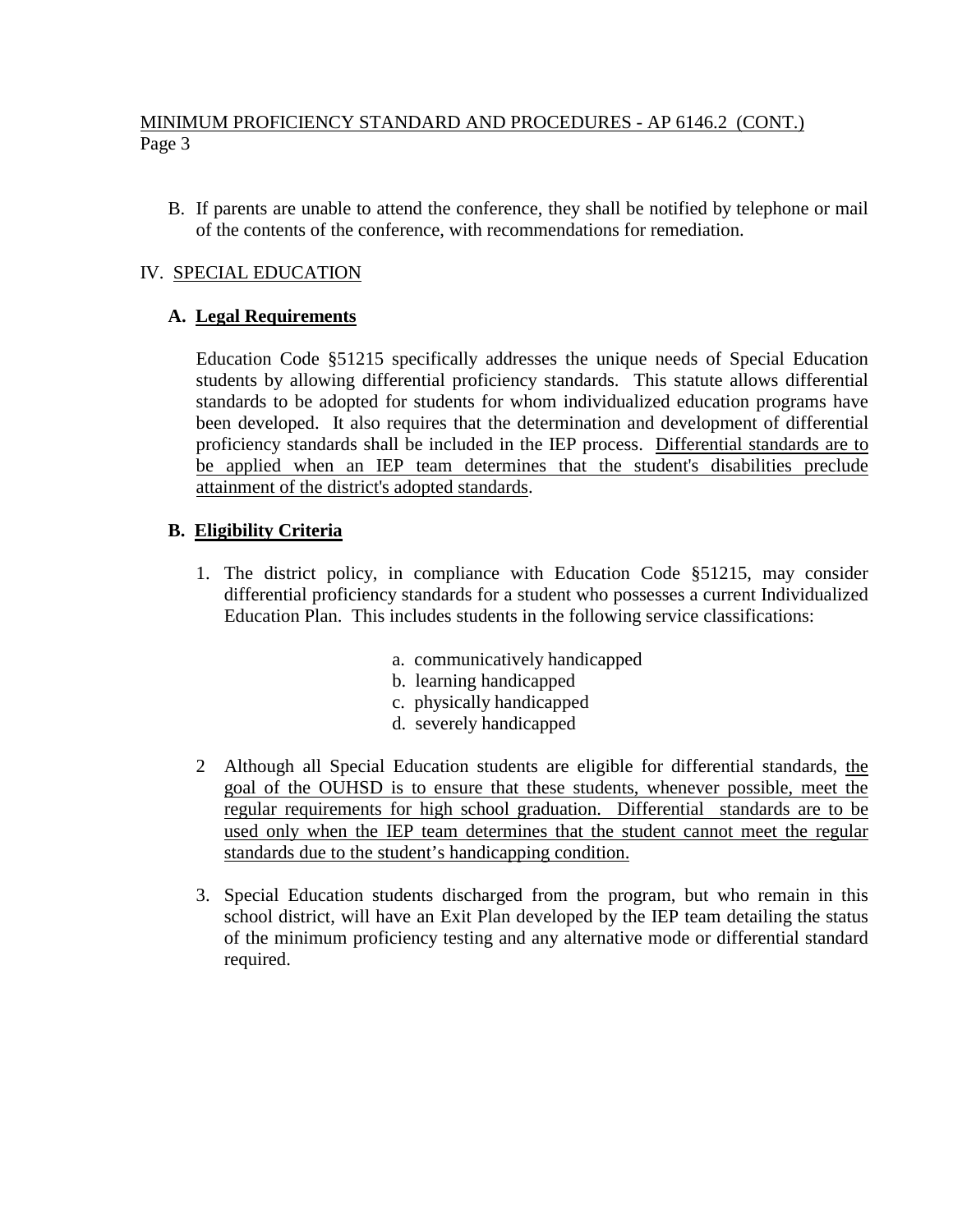# MINIMUM PROFICIENCY STANDARDS AND PROCEDURES - AP 6146.2 (CONT.) Page 4

# **C. IEP Process**

- 1. Education Code requires that both the parent and student be notified of the student's status and an individual conference be held. The IEP meeting may substitute for or incorporate this conference as part of its activities. Further, the status of the student in meeting the minimum proficiency graduation requirement must be stated in the IEP.
- 2. If an alternate mode of assessment or differential standard is determined by the IEP team, these modifications must be noted for each minimum proficiency competency and must be consistent with the student's skill levels*,* goals, and short-term objectives. This aspect of the IEP process shall be carried out in accordance with district guidelines for the IEP team.

## **D. Procedures for Implementing the Policy**

In accordance with state law and district policy, all Special Education students will be assessed as follows:

- 1. Minimum Proficiency testing for Special Education students will occur within the annual schedule and timeline for assessing regular education students.
- 2. Special Education students enrolled in regular classes should take the test in that setting. Special Education students in special classes may be tested by the Special Education teacher.
- 3. All incoming ninth grade students and all incoming transfers who have not passed the sending district's proficiency tests will take the regular OUHSD Minimum Proficiency tests with accommodations as determined by the IEP team.
- 4. Special Education students who have previously taken the district's Minimum Proficiency tests and have failed will retake the tests again during the semi-annual testing sessions.
- 5. All Special Education teachers will teach and reinforce those skills required for the Minimum Proficiency tests.
- 6. Those students identified by the IEP team as unable to pass the regular Minimum Proficiency tests, even with remediation, must have individualized differential standards written in their IEP by the first semester of the junior year (eleventh grade).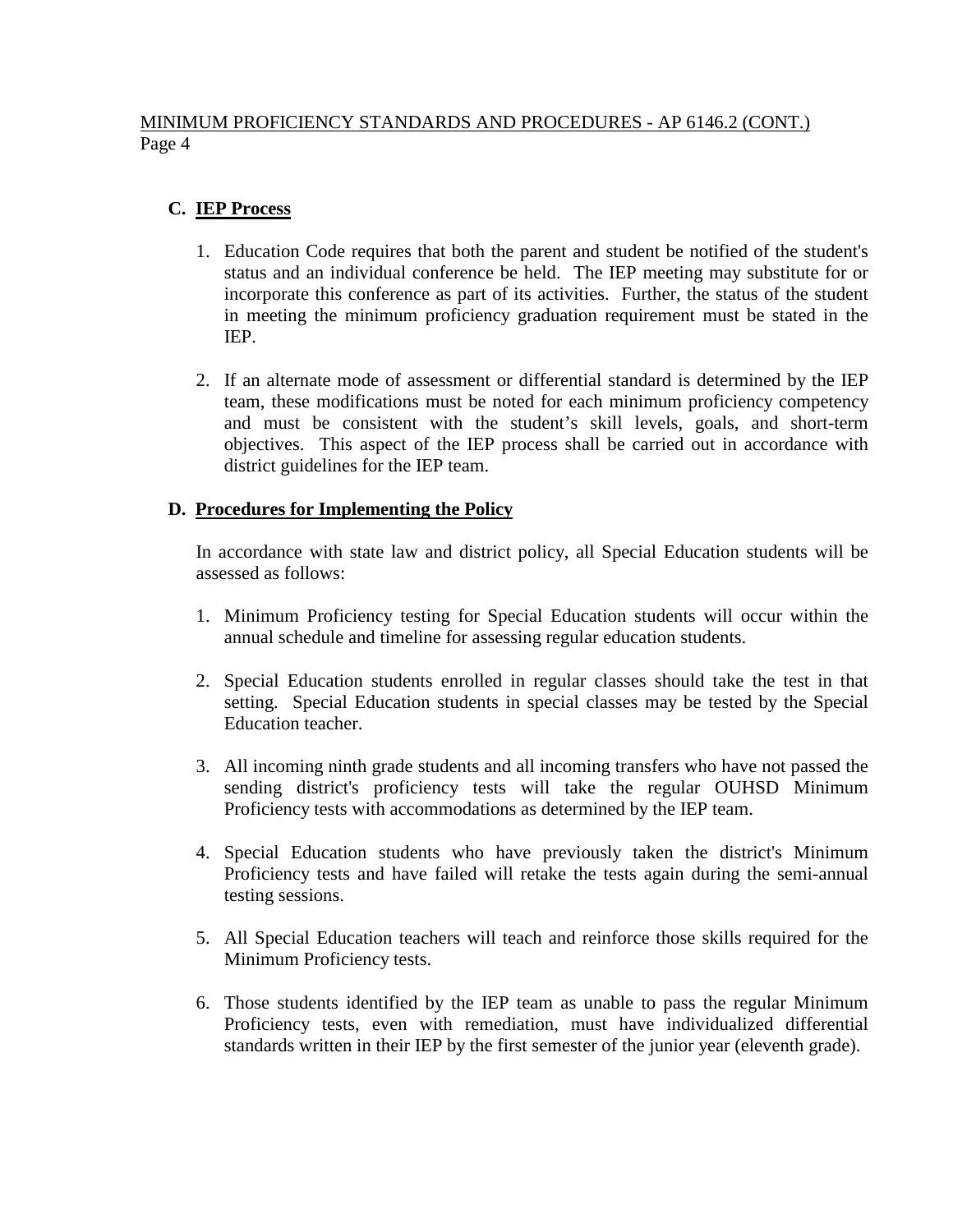# MINIMUM PROFICIENCY STANDARDS AND PROCEDURES - AP 6146.2 (CONT.) Page 5

- 7. Special Education seniors will have had Minimum Proficiency tests and/or differential standards completed by the end of the first semester of the twelfth grade, well in advance of their graduation date.
- 8. When a student is exited from Special Education*,* differential standards may be developed as an "exit plan" and maintained throughout the student's school experience.

#### **E. Determining the Appropriate Conditions and Procedures for Each Student**

The principles which should underlie all IEP decisions are also applicable to the minimum proficiency assessment decision-making process. The following is to be considered by the IEP team when determining whether or not a Special Education student requires accommodations or differential standards.

- 1. This process should begin with complete assessment information. It is essential to identify the strengths and weaknesses of the student, both in terms of specific skills and processing functions, i.e., visual, auditory, motoric and tactile.
- 2. Second, the conditions, format, and content of the district-adopted test must be examined to determine what is required of the student. (Note: This is not applicable to the Stanford 9 exam.)
- 3. Finally, the student's skill levels and processing strengths/weaknesses should be compared to the requirements of the district test to determine if and what modifications in procedures or content are necessary.
- 4. To facilitate this process, the district test shall be used as a diagnostic tool. Unless there are obvious contradictions, the regular adopted test should be administered to each student. It is then possible to observe and measure the student's performance on that instrument, and the results then serve as a baseline for making subsequent modifications of conditions, format, or content.

#### **F. District Test with Accommodations**

1. An "accommodation" is a modification of the conditions or format of the district assessment, designed to make the assessment more suitable for Special Education students. (Note: an accommodation is not a lower standard*)*. Any accommodation must be specifically noted on the student's IEP.